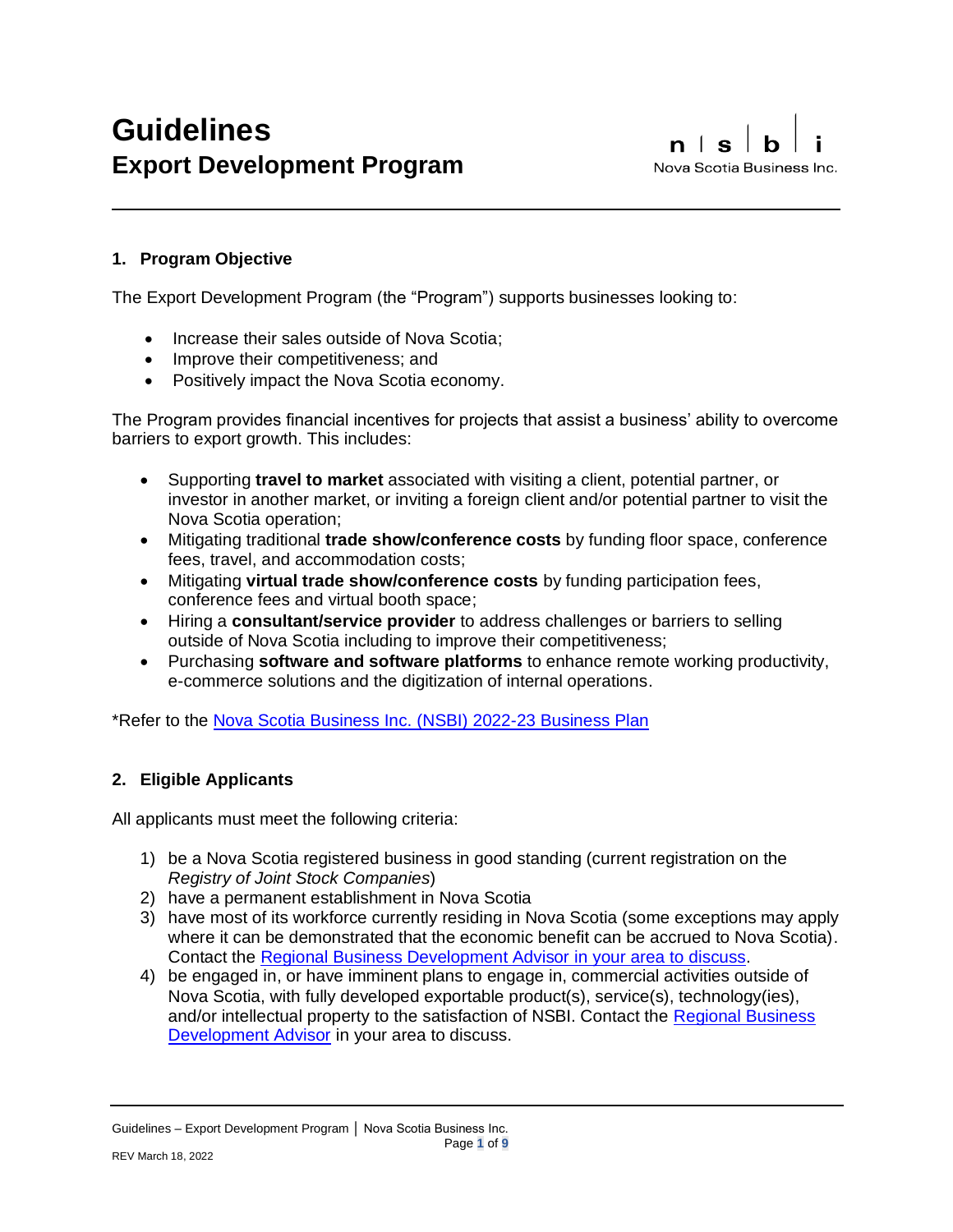5) have a business plan and a strategy to sell products/services outside of Nova Scotia outlining the business' target market and distribution channels; and challenges in the target market and how they will be overcome

A business' eligibility is at NSBI's sole discretion, based on the above-outlined criteria and information provided by the applicant.

Businesses not eligible for the Program include:

- Franchisees
- Games of chance operations and bingo halls
- Personal service providers
- Real estate developers, agents or brokers
- Licenced liquor establishments whose primary business is alcohol sales (excepting production breweries, brew pubs, wineries, and distilleries)
- Distributors, agents, or traders, including retailers except where value-added products or services are part of the deliverables or for the purpose of selling Nova Scotia products/services abroad
- Associations
- Professional service providers, except where the project represents a unique and/or strategic opportunity with potential economic benefit, incremental sales outside of Nova Scotia, and/or job creation. Contact the [Regional Business Development Advisor](https://www.novascotiabusiness.com/contact/regional-team) in your area to discuss.
- Creative industries companies' activities which are eligible under the Creative Industries Fund
- Tourism operators
- Publicly funded organizations
- Non-revenue-generating not-for-profit organizations

# **3. Projects Assisted**

The Export Development Program contributes up to 50% of eligible costs to a maximum of \$30,000 CAD for a business to:

- Travel to a market outside of Nova Scotia to attend a trade show, conference or to visit clients, potential partners or investors;
- Participate in a virtual trade show, mission or conference;
- Have foreign clients, potential partners or investors visit the business' Nova Scotia facilities for the first time;
- Hire a consultant to address challenges or barriers to selling their products/services outside of Nova Scotia including to improve competitiveness;
- Purchase software and software platforms to enhance remote working productivity, ecommerce solutions and the digitization of internal operations.

The Program offers three streams to support export growth.

For specific queries on eligible and ineligible expenses in any of the streams, please reach out to a [Regional Business Development Advisor.](https://www.novascotiabusiness.com/contact/regional-team)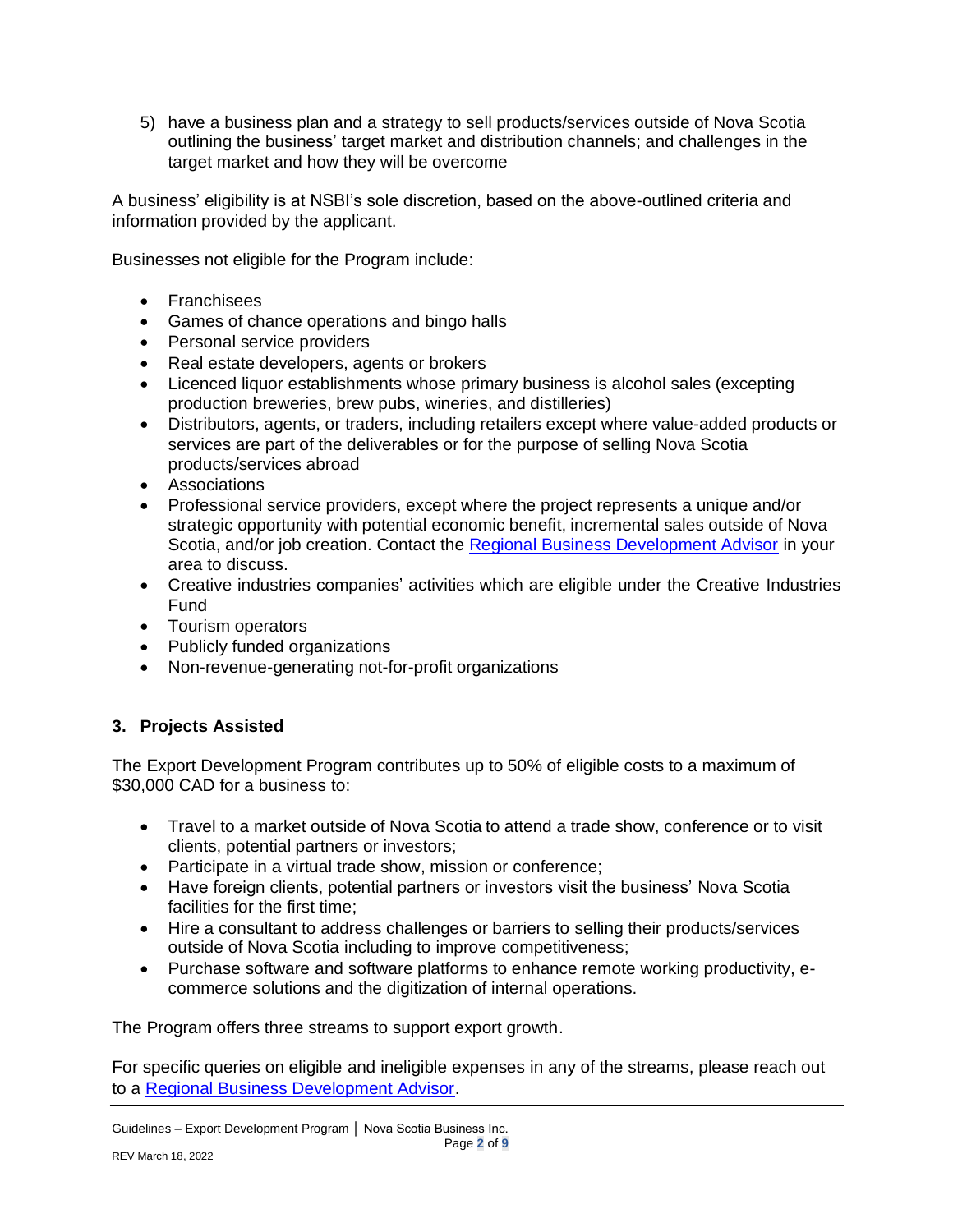A completed application form must be submitted online to NSBI prior to the commencement of the project. Only project costs incurred after the application date are eligible to be claimed. Where companies must incur expenses prior to submitting an application, such as booth cost and conference fees, NSBI will consider approval based on exceptional circumstances outlined in the application. All costs incurred prior to approval of the project are at the applicant's own risk.

# **Stream 1: Travel and Virtual Trade Missions**

# **Eligible project costs (excluding PST/GST/HST/QST) include**:

- Floor space cost or virtual booth space for a non-retail trade show\*;
- Conference\* registration fees (up to two representatives of the business\*\*);
- Return base economy airfare (up to two representatives of the business\*\*);
- A **per diem rate of \$200 CAD (\$400 x 50%) for each approved traveller** to cover accommodations, mileage, and in-market ground transportation/standard car rental (up to two representatives of the business\*\*) for all days of travel to and from market and days within the market. A per diem does NOT include the last day of travel and any portion of travel within Nova Scotia. **Per diem expenses are capped at 7 days per trip;**
- Fees for translators or interpreters related to the project;
- Fees for translating marketing materials for a virtual trade show/mission;
- Incoming client/partner/investor first time visit eligible costs (up to two individuals) include return base economy airfare and per diem rates, subject to the guidelines above.
- International travel permitted; the Company will follow and adhere to all health protocols in all jurisdiction(s) where the Company is travelling. The Company is responsible for all quarantine costs (ex: accommodations/hotel, meals, testing, etc.). International travel should adhere to federal government guidance (current guidance is available at: [https://travel.gc.ca/travelling/advisories\)](https://can01.safelinks.protection.outlook.com/?url=https%3A%2F%2Ftravel.gc.ca%2Ftravelling%2Fadvisories&data=04%7C01%7Cnpickard%40nsbi.ca%7Cb0bc0c38080c4ac6719b08d95901473a%7Ccaeee010055b4f519e1d78874e1fa71e%7C1%7C0%7C637638684279770984%7CUnknown%7CTWFpbGZsb3d8eyJWIjoiMC4wLjAwMDAiLCJQIjoiV2luMzIiLCJBTiI6Ik1haWwiLCJXVCI6Mn0%3D%7C1000&sdata=1ZNOAIQYc1BE3yPSWiN5rNV8Kk4b8TC%2FW%2BTg6V4rBKk%3D&reserved=0).

\*International trade shows/conferences held in Nova Scotia are eligible.

\*\*Travel expenses for representatives of the business not based in Nova Scotia are not eligible.

Any costs not listed under the eligible costs above are deemed ineligible.

Minimum project cost is \$1,000 CAD.

### **Stream 2: Hiring a Consultant/Service Provider to address challenges or barriers to selling products/services outside of Nova Scotia**

Eligible projects include:

- Diversity and Inclusion Policy
- Business growth, strategic and marketing plans
- Market research, feasibility or business case analysis for proposed or existing business activity
- Product research, development, and design
- Development plan for e-commerce platform for markets outside of Nova Scotia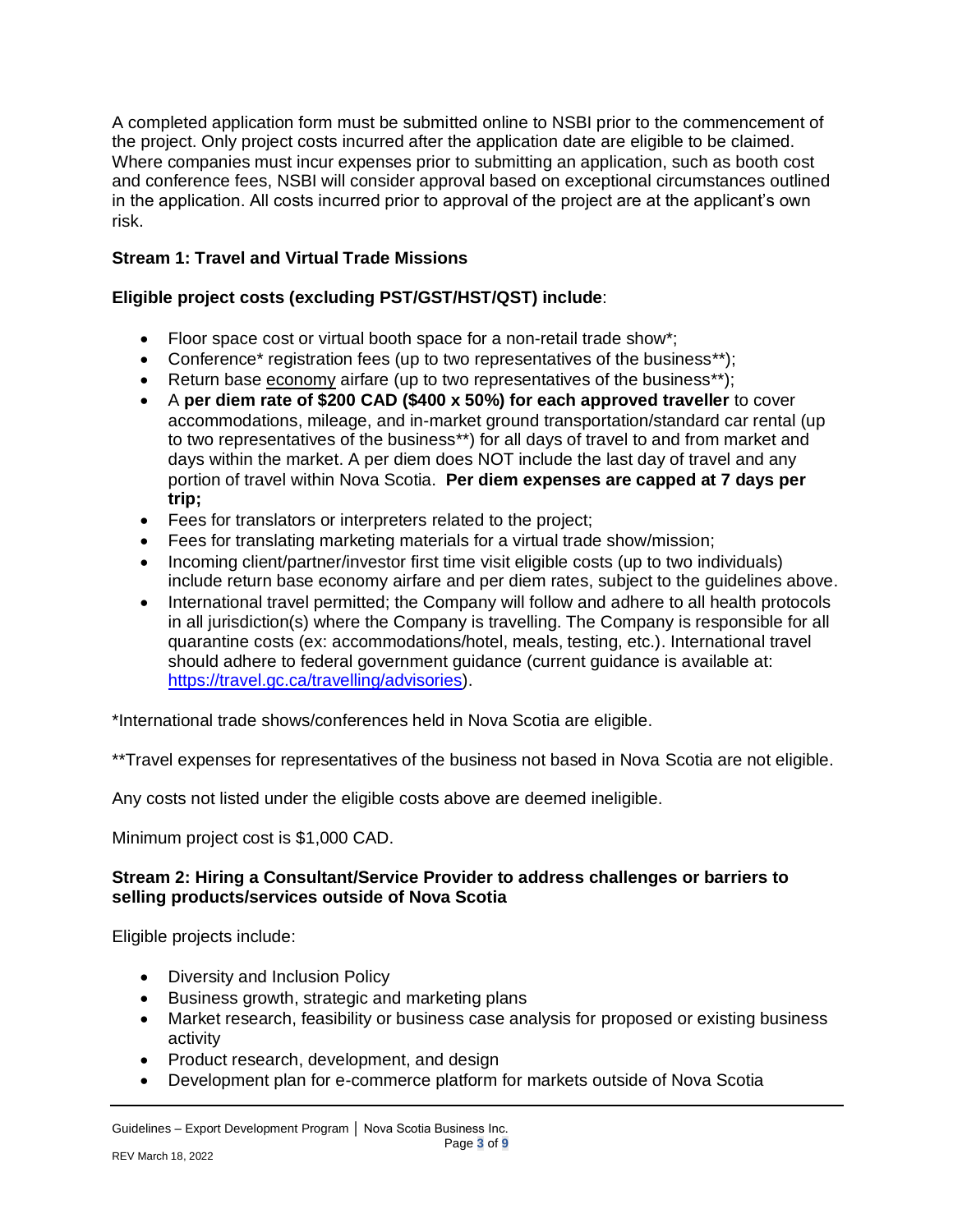- Business matchmaking or lead generation in new markets
- Business valuations for succession planning
- Productivity, efficiency, lean, capacity improvements, sustainability and reduction of carbon footprint
- Intellectual Property or Certification research or development (does not cover fees for legal defence or other legal claims)
- Technology implementation or development
- (Re)Branding for international markets
- E-commerce solution improvement

### **Eligible project costs (excluding GST/HST/PST/QST) include:**

- Consulting fees
- Consultant transportation and accommodations costs directly related to the project

Minimum project cost is \$5,000 CAD.

Any cost not listed under "Eligible project costs" above are deemed ineligible.

#### **Consultants/Service Providers and Statements of Work**

Selection of the consultant/service provider is at the discretion of the applicant.

Submission of a statement of work and proof of consultant/service provider expertise are required for NSBI to determine project eligibility and consultant/service provider suitability, subject to the review and satisfaction of NSBI.

NSBI reserves the right to contact any consultant/service provider directly.

NSBI encourages applicants to engage other Nova Scotia businesses for their project, though choosing a consultant/service provider from outside Nova Scotia does not preclude an applicant from the program. The chosen consultant/service provider must be at arms' length from the applicant.

The statement of work must be prepared by the consultant/service provider and must include:

- Detailed description of the work to be performed
- Timelines for the project
- Fee structures (hourly rates, cost per deliverable, etc.)
- For Canadian consultants/service providers: if no GST/HST/PST/QST is included in the cost, it must be noted that costs are either exempt, subject to, or inclusive of GST/HST/PST/QST

For a project to be assessed, sufficient information must be provided with the application to validate the consultant/service provider and their expertise. Proof of expertise may include:

- Consultant/service provider's biography
- Curriculum vitae (CV)
- Previous work history
- Client references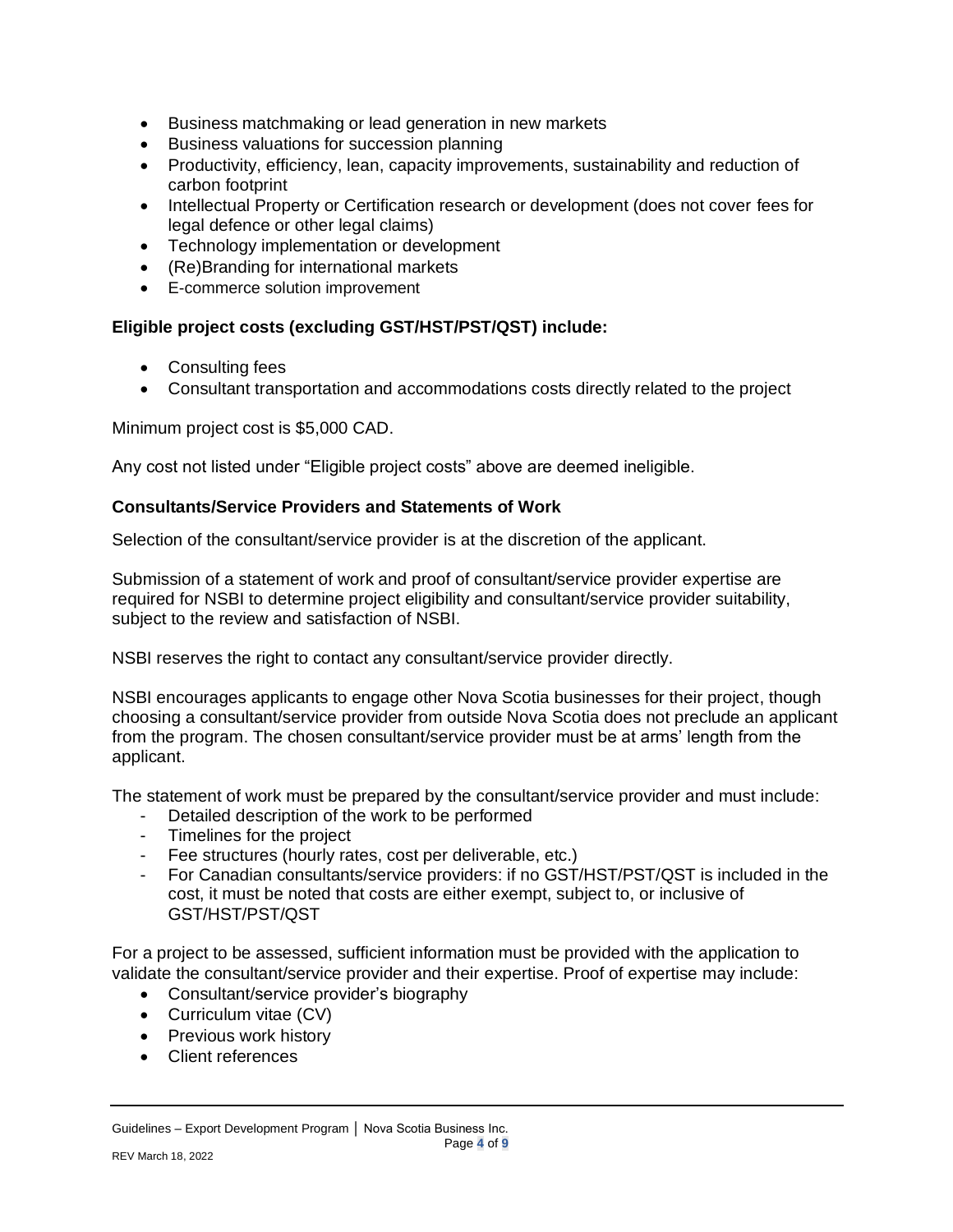# **Stream 3: Digital Adoption**

### **Eligible project costs (excluding GST/HST/PST/QST) include:**

Initial expenses incurred while implementing new software, and software platforms, related to operational digitization and automation, e-commerce and digital marketing upgrades, new processes to aid remote working and broadband and connectivity upgrades.

Eligible costs include\*:

- Consultant fees related to the development and implementation of the technology solution
- Inventory control software
- CRM software
- ERP software
- Accounting software
- Video conferencing software
- E-commerce platform and plug-in subscriptions when an initial expense upon implementation
- Remote working suites such as Google docs, Office 360 and ZOHO
- Cloud computing and web hosting such as Azure, Amazon Web Services (AWS), Google Cloud Platform (GCP)

\*If software is a subscription, up to one year of expenses will be eligible and must be paid and claimed prior to March 31, 2023.

Ineligible costs include (but are not limited to):

- Computer hardware
- Photography equipment
- Internal labour costs
- Paid advertising space
- Website maintenance and pre-existing hosting fees
- Cloud storage fees
- Desks, workstations, furniture/fixtures
- Small appliances (ex. air purifiers, etc.)
- Lighting
- Shipping, freight, duties & tax
- Warranty plans, insurance
- Accessories (ex. Peripherals, airpods/earbuds, mouse, keyboard, cords, connectors, covers, cases, bags, etc.)
- Office supplies
- Smartphones
- Monthly subscriptions (after initial implementations)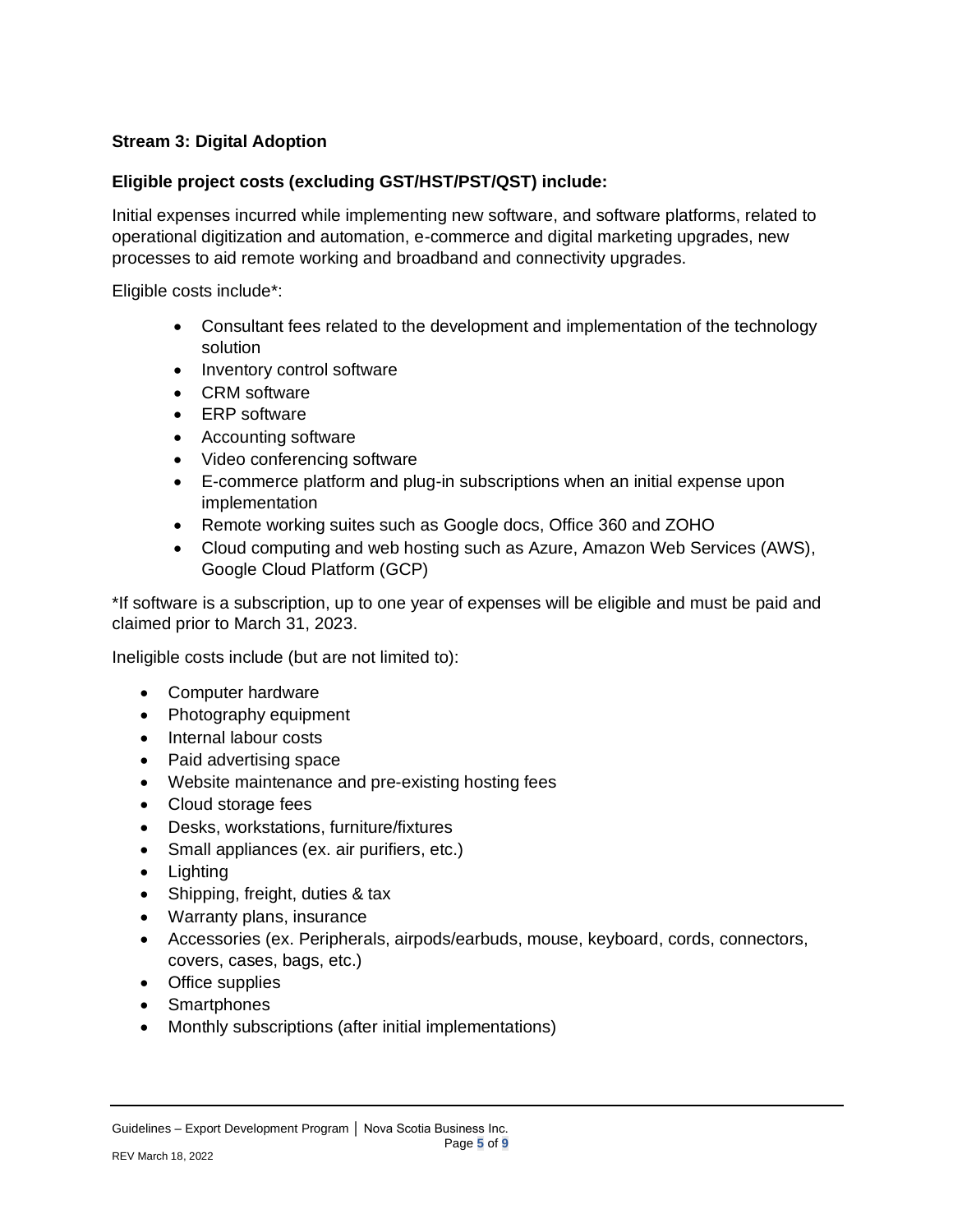All individual expense items must have a minimum value of \$250 before HST/PST/GST/QST. For subscriptions, the total value of the monthly subscription costs must be more than \$250. Minimum project cost is \$2,000 CAD.

### **Consultants/Service Providers and Statements of Work**

Selection of the consultant/service provider is at the discretion of the applicant.

Submission of a statement of work and proof of consultant/service provider expertise are required for NSBI to determine project eligibility and consultant/service provider suitability, subject to the review and satisfaction of NSBI.

NSBI reserves the right to contact any consultant/service provider directly.

NSBI encourages applicants to engage other Nova Scotia businesses for their project, though choosing a consultant/service provider from outside Nova Scotia does not preclude an applicant from the program. The chosen consultant/service provider must be at arms' length from the applicant.

The statement of work must be prepared by the consultant/service provider and must include:

- Detailed description of the work to be performed
- Timelines for the project
- Fee structures (hourly rates, cost per deliverable, etc.)
- For Canadian consultants/service providers: if no GST/HST/PST/QST is included in the cost, it must be noted that costs are either exempt, subject to, or inclusive of GST/HST/PST/QST

For a project to be assessed, sufficient information must be provided with the application to validate the consultant/service provider and their expertise. Proof of expertise may include:

- Consultant/service provider's biography
- Curriculum vitae (CV)
- Previous work history
- Client references

#### **4. Ineligible Markets**

Projects can take place in any country, provided Canada has not imposed sanctions against that country or against individuals/entities relevant to the proposed project.

Please see the *listing* of [current sanctions imposed by Canada.](https://www.international.gc.ca/world-monde/international_relations-relations_internationales/sanctions/index.aspx?lang=eng)

### **5. Program Criteria**

The Program supports businesses looking to:

- Increase their sales outside of Nova Scotia;
- Improve their competitiveness; and
- Positively impact the Nova Scotia economy.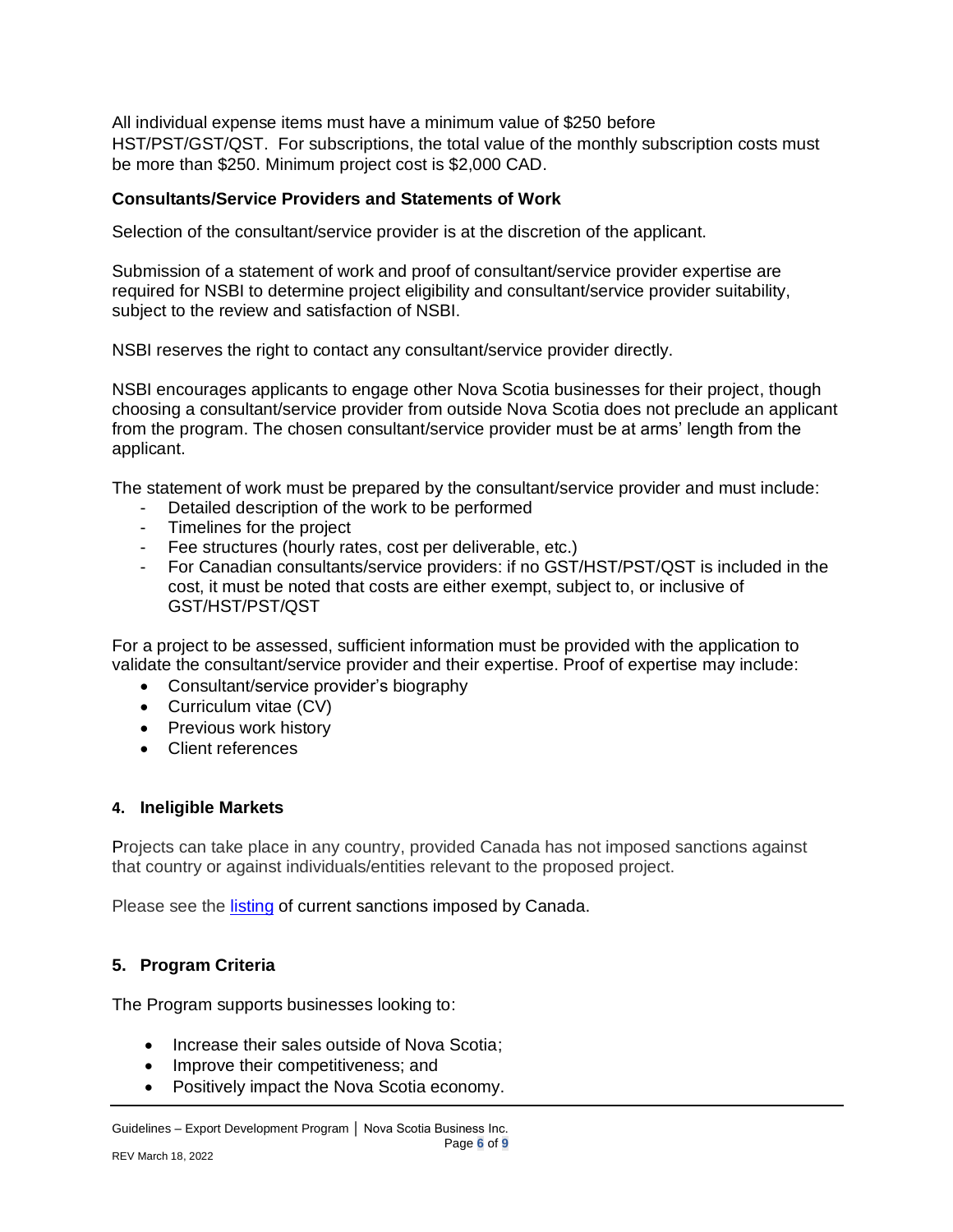Projects will be evaluated based on the:

- Alignment of the project to the company's strategy to sell their products/services outside of Nova Scotia;
- Potential of the project to benefit the company's Nova Scotia operations;
- Potential for the project to impact the Nova Scotia economy.

# **6. Application Process**

- Contact the [Regional Business Development Advisor](https://www.novascotiabusiness.com/contact/regional-team) in your area to discuss Program alignment to your project.
- A completed Application Form must be submitted to Nova Scotia Business Inc. (contact information is available under Section 10c).
- Applications received outside of the timeframe as set out in Section 7 of these guidelines will not be considered.
- A completed application form **must be submitted** online to NSBI **prior** to the commencement of the project. Only project costs incurred after the application date are eligible to be claimed. Where companies must incur expenses prior to submitting an application, such as booth cost and conference fees, NSBI will consider approval based on exceptional circumstances outlined in the application. All costs incurred prior to approval of the project are at the applicant's own risk.
- Responses to any requests by NSBI for missing or follow up information required by NSBI for evaluation of the application must be received no later than 5 business days following such request by NSBI. Non-receipt of requested information from NSBI may result in an application being declined. An application is not considered complete until all required or requested information has been received by NSBI.
- If approved, the Export Development Program Agreement ("Agreement") will be issued and must be accepted within 10 business days to be valid. Failure to return an Agreement within 10 business days may result in NSBI cancelling the Agreement with no further notice.
- Written decline of applications will be provided.
- There is no application fee for this Program.
- NSBI reserves the right to close any draft applications not submitted within 60 days of application creation.

# **7. Application Intake**

- Businesses can submit complete applications for the Export Development Program anytime between **March 21, 2022 and January 13, 2023 at 5 PM**.
- Applications will be considered for projects started and completed between April 1, 2022 and March 31, 2023.

# **8. Terms of Incentive**

• Funding is provided in Canadian dollars.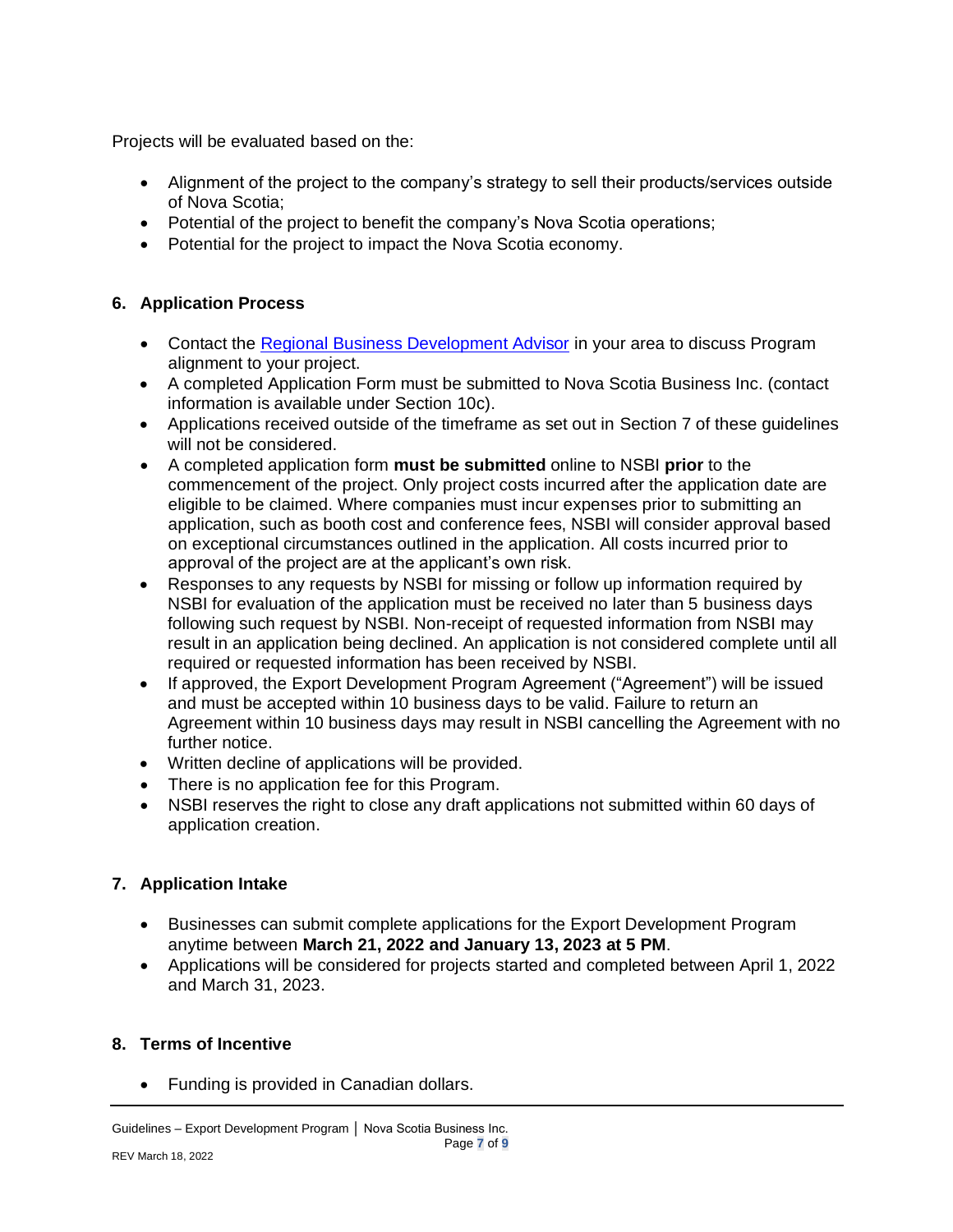- The total amount of all Canadian government funding (federal, provincial/territorial, or municipal) is set at 50% of the total eligible project cost in any single provincial government fiscal year (April 1 to March 31). The business must pay 50% of the total eligible project cost.
- Applicants are required to pay all invoices prior to receiving a claim under the incentive.
- The incentive is only payable against eligible project costs as outlined in the Agreement.
- All approved projects must be completed and claimed in accordance with the timelines and other terms as outlined in the Agreement.
- An Agreement may be revoked based on information discovered after the issuance of the Agreement.
- Businesses must complete the feedback survey for the Program and participate in NSBI's annual corporate data collection process for two years following the project's completion.

### **9. Incentive Compliance and Claim Payment**

The incentive is only payable against eligible project costs as outlined in the Agreement. Deliverables for project completion must be submitted online no later than 30 days from project completion. In the case of Stream 1 projects, claims must be submitted online within 30 days of completion of each project/trip.

Failure to adhere to these timelines will result in the project claim being denied, with no further notice.

#### **Stream 1:**

Deliverables include:

- Claim Form Worksheet
- Copies of related project invoices/receipts as well as proof of payment such as credit card/bank statements, copies of the front and back of cheques (indicating that they have been cashed at a financial institution) or a wire or e-transfer receipt that shows the status of the transaction as "completed" or "confirmed"
- Per diem: Proof of payment will not be required for accommodations and ground transportation; however, proof of travel must be submitted (i.e., airline boarding passes or accommodations invoice, etc.) to validate the per diem calculation

### **Stream 2:**

Deliverables include:

- A signed NSBI Attestation Form (on website) confirming project completion
- Related project invoices from the consultant/service provider indicating they have been paid
- Proof of payment such as credit card/bank statements, copies of the front and back of cleared cheques (indicating that they have been cashed at a financial institution) or a wire or e-transfer receipt that shows the status of the transaction as "completed" or "confirmed"

### **Stream 3:**